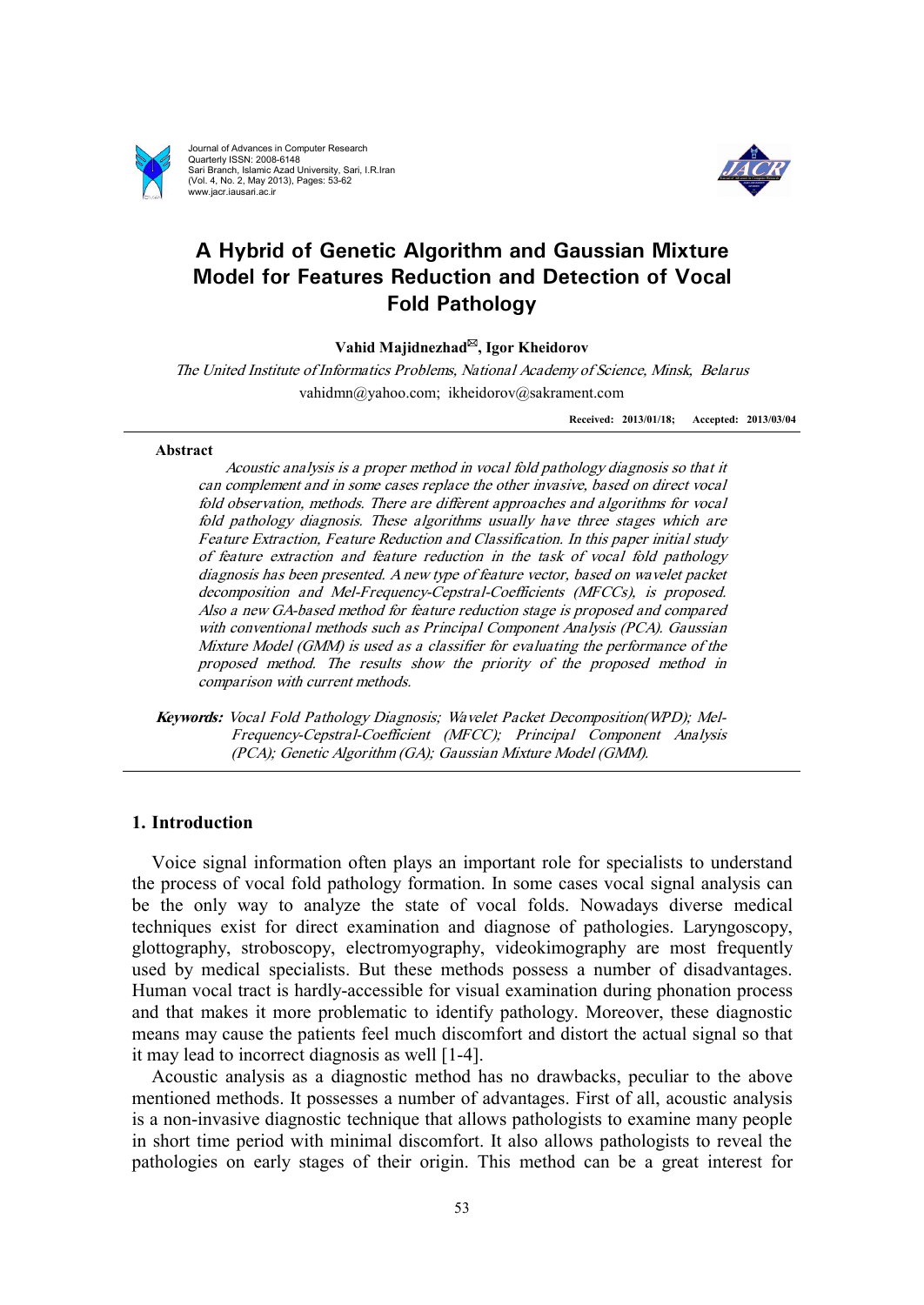medical institutions. In recent years a number of methods were developed for segmentation and classification of speech signals with pathology.

Different parameters for feature extraction are used. Traditionally, one deals with such parameters like pitch, jitter, shimmer, amplitude perturbation, pitch perturbation, signal to noise ratio, normalized noise energy [5] and others [6-9]. Feature extraction, using the above mentioned parameters, has shown its efficiency for a number of practical tasks [8]. These parameters are frequently used in systems for automatic vocal fold pathology diagnosis, in speaker identification systems or in multimedia database indexing systems. In the proposed method, the Mel-Frequency-Cepstral-Coefficients (MFCCs), Energy and Shannon Entropy parameters have been used for creating the features vector.

Also different approaches for feature reduction are used such as Principal Component Analysis (PCA) [10-13] and Linear Discriminant Analysis (LDA) [14]. In the proposed method, the GA-based method has been used and the results of experiments show its better performance in comparison with the PCA.

Finally, the reduced features are used for speech classification into the healthy and pathological class. Different machine learning methods such as Support Vector Machines [10], Artificial Neural Networks [15], Hidden Markov Model [9], etc can be used as a classifier. In the proposed method, the GMM has been used for the classification purpose. In table 1, some pervious methods in the vocal fold pathology diagnosis are summarized.

| <b>Referen</b> | <b>Feature set</b>      | <b>Feature Reduction</b> | <b>Classifier</b>        |
|----------------|-------------------------|--------------------------|--------------------------|
| <b>ce</b>      |                         | Approach                 |                          |
| $[10]$         | 25 Acoustic parameters  | <b>PCA</b>               | <b>Support Vector</b>    |
|                | given by MDVP           |                          | Machine                  |
| 111            | Spectral perturbation   | <b>PCA</b>               | K-Means clustering       |
| '121           | Acoustic feature, noise | <b>PCA</b>               | Threshold                |
| [13]           | Linear prediction       | <b>PCA</b>               | K-nearest                |
|                | coefficients            |                          | <b>Neighbours</b>        |
| $[14]$         | Mel-frequency-cepstral- | LDA                      | Gaussian Mixture         |
|                | coefficients            |                          | Model                    |
| [15]           | Spectral                |                          | <b>Artificial Neural</b> |
|                |                         |                          | <b>Network</b>           |
|                |                         |                          |                          |

#### *Table 1. Summary of some pervious works.*

The main motivation of this article is to develop a method for detecting vocal fold pathology. This method should have higher accuracy in comparison with the current methods. For this propose, some novel approaches have been proposed. These approaches have been used in the different phases of the proposed method especially in the feature reduction phase. In the feature reduction phase, the accuracy of the system by the use of genetic algorithm has been increased incredibly.

## **2. Methodology**

The Block diagram of the proposed method is illustrated in Fig. 1. In the first stage, by the use of MFCC and Wavelet Packet Decomposition, feature vector containing 139 features is made. In the second stage, by the use of the proposed GA-based method, the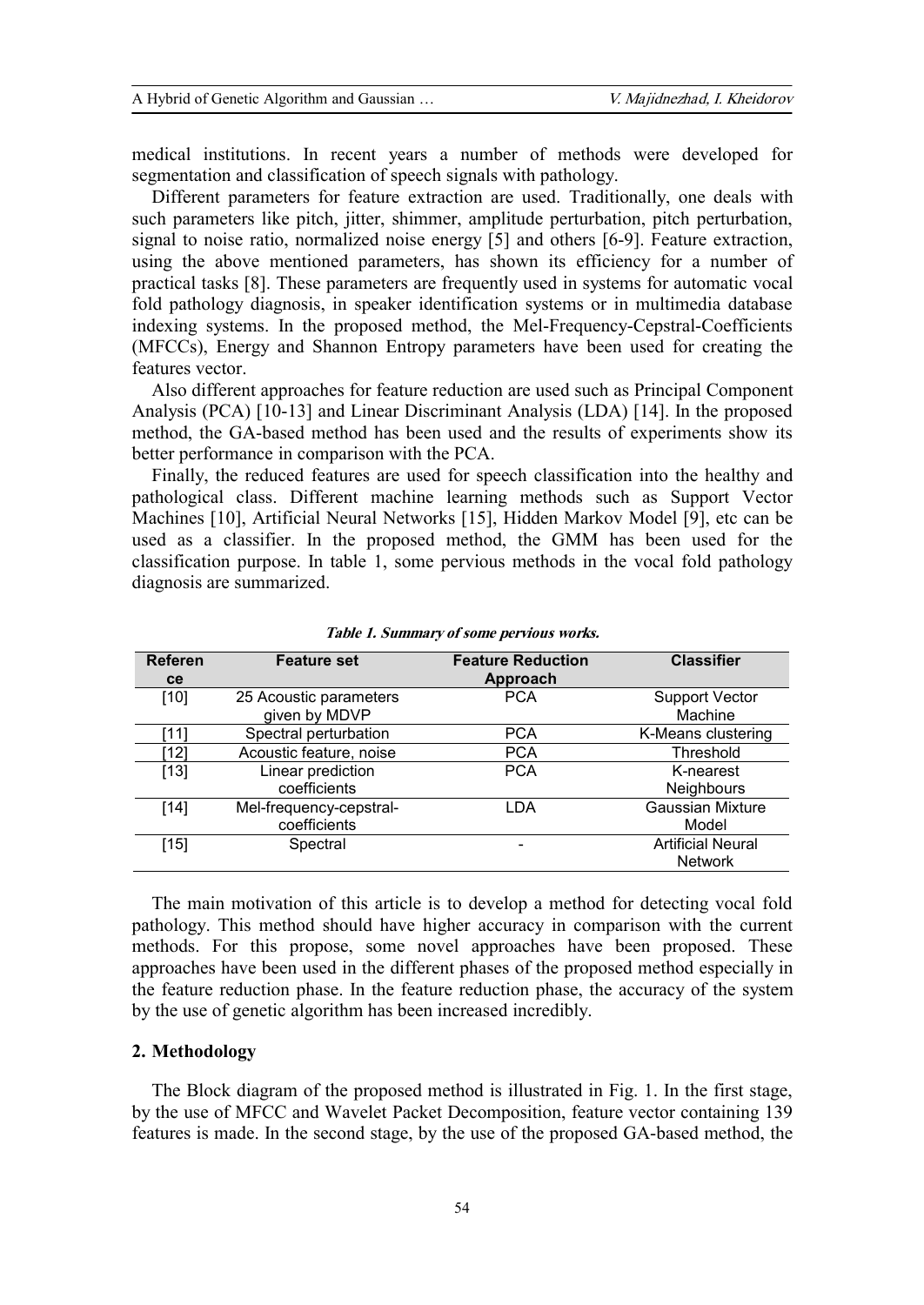dimension of feature vector is reduced. In the last stage, by the use of Gaussian Mixture Model (GMM), the speech signal classified into two classes: pathological or healthy.

As it is shown in Fig. 1, first, by the use of cepstral representation of input signal, 13 Mel-Frequency-Cepstral-Coefficients (MFCC) are extracted. Then the wavelet packet decomposition in 5 levels is applied on the input signal to make the wavelet packet tree. Then, from the nodes of resulting wavelet packet tree, 63 energy features along with 63 Shannon entropy features are extracted. Finally, by the combination of these features, the initial feature vector with the length of 139 features is created.



*Figure 1. The scheme of the proposed method for detection of vocal fold pathology* 

#### *2.1 Feature Extraction*

2.1.1. Mel-Frequency-Cepstral-Coefficients (MFCCs): MFCCs are widely used features to characterize a voice signal and can be estimated by using a parametric approach derived from linear prediction coefficients (LPC), or by the non-parametric discrete fast Fourier transform (FFT), which typically encodes more information than the LPC method. The signal is windowed with a Hamming window in the time domain and converted into the frequency domain by FFT, which gives the magnitude of the FFT. Then the FFT data is converted into filter bank outputs and the cosine transform is found to reduce dimensionality. The filter bank is constructed using 13 linearly-spaced filters (133.33Hz between center frequencies,) followed by 27 log-spaced filters (separated by a factor of 1.0711703 in frequency.) Each filter is constructed by combining the amplitude of FFT bin. The Matlab code to calculate the MFCC features was adapted from the Auditory Toolbox (Malcolm Slaney). The MFCCs are used as features in [14] to classify the speech into pathology and healthy class. The MFCC information has been reduced by averaging the sample's value of each coefficient.

2.1.2. Wavelet Packet Decomposition: Recently, wavelet packets (WPs) have been widely used by many researchers to analyze voice and speech signals. There are many out-standing properties of wavelet packets which encourage researchers to employ them in widespread fields. The most important, multi resolution property of WPs is helpful in voice signal synthesis [16-17].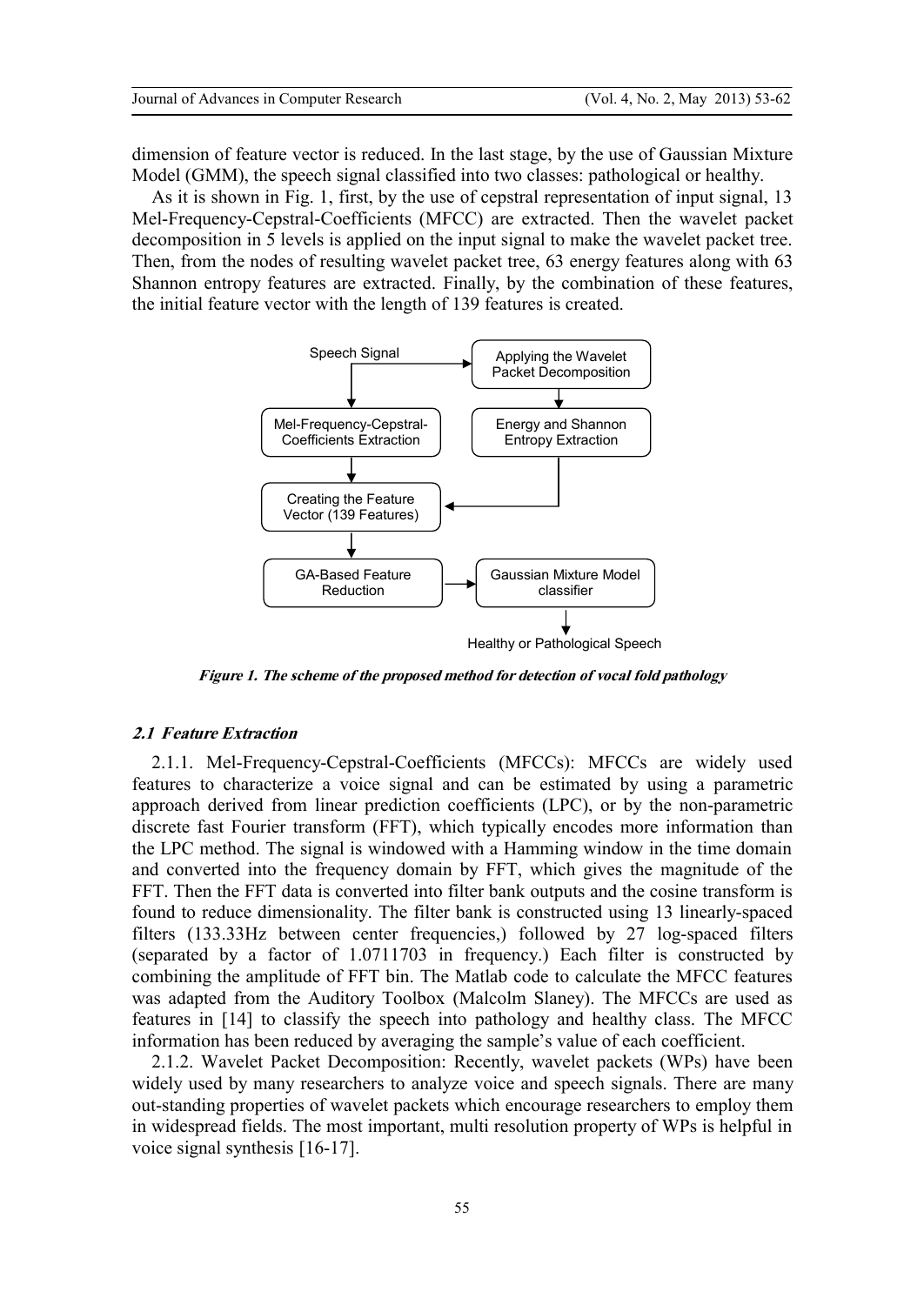The hierarchical WP transform uses a family of wavelet functions and their associated scaling functions to decompose the original signal into subsequent subbands. The decomposition process is recursively applied to both the low and high frequency sub-bands to generate the next level of the hierarchy. WPs can be described by the following collection of basic functions:

$$
W_{2n}(2^{p-1} x - 1) = \sqrt{2^{1-p}} \sum_{m} h(m - 2l) \sqrt{2^p} W_n(2^p x - m)
$$
 (1)

$$
W_{2n+1}(2^{p-1} x - 1) = \sqrt{2^{1-p}} \sum_{m} g(m - 2I) \sqrt{2^p} W_n(2^p x - m)
$$
 (2)

where *p* is scale index, *l* the translation index, *h* the low-pass filter and *g* the highpass filter with

$$
g(k) = (-1)^k h(1 - k)
$$
 (3)

the WP coefficients at different scales and positions of a discrete signal can be computed as follows:

$$
C_{n,k}^p = \sqrt{2^p} \sum_{m=-\infty}^{\infty} f(m) W_n(2^p m - k)
$$
 (4)

$$
C_{2n,l}^{p-1} = \sum_{m} h(m-2l) C_{n,m}^p
$$
\n(5)

$$
C_{2n+1,l}^{p-1} = \sum_{m} g(m-2l) C_{n,m}^p
$$
\n(6)

for a group of wavelet packet coefficients, energy feature in its corresponding subband is computed as

$$
Energy_n = \frac{1}{N^2} \sum_{k=1}^n \left| C_{n,k}^p \right|^2 \tag{7}
$$

The entropy evaluates the rate of information which is produced by the pathogens factors as a measure of abnormality in pathological speech. Also, the measure of Shannon entropy can be computed using the extracted wavelet-packet coefficients, through the following formula

Entropy 
$$
_n = -\sum_{k=1}^n |C_{n,k}^p|^2 \log |C_{n,k}^p|^2
$$
 (8)

In this study, mother wavelet function of the tenth order Daubechies has been chosen and the signals have been decomposed to 5 levels. The mother wavelet used in this study is reported to be effective in voice signal analysis [18-19] and is being widely used in many pathological voice analyses [17]. Due to the noise-like effect of irregularities in the vibration pattern of damaged vocal folds, the distribution manner of such variations within the whole frequency range of pathological speech signals is not clearly known. Therefore, it seems reasonable to use WP rather than DWT or CWT to have more detail sub-bands.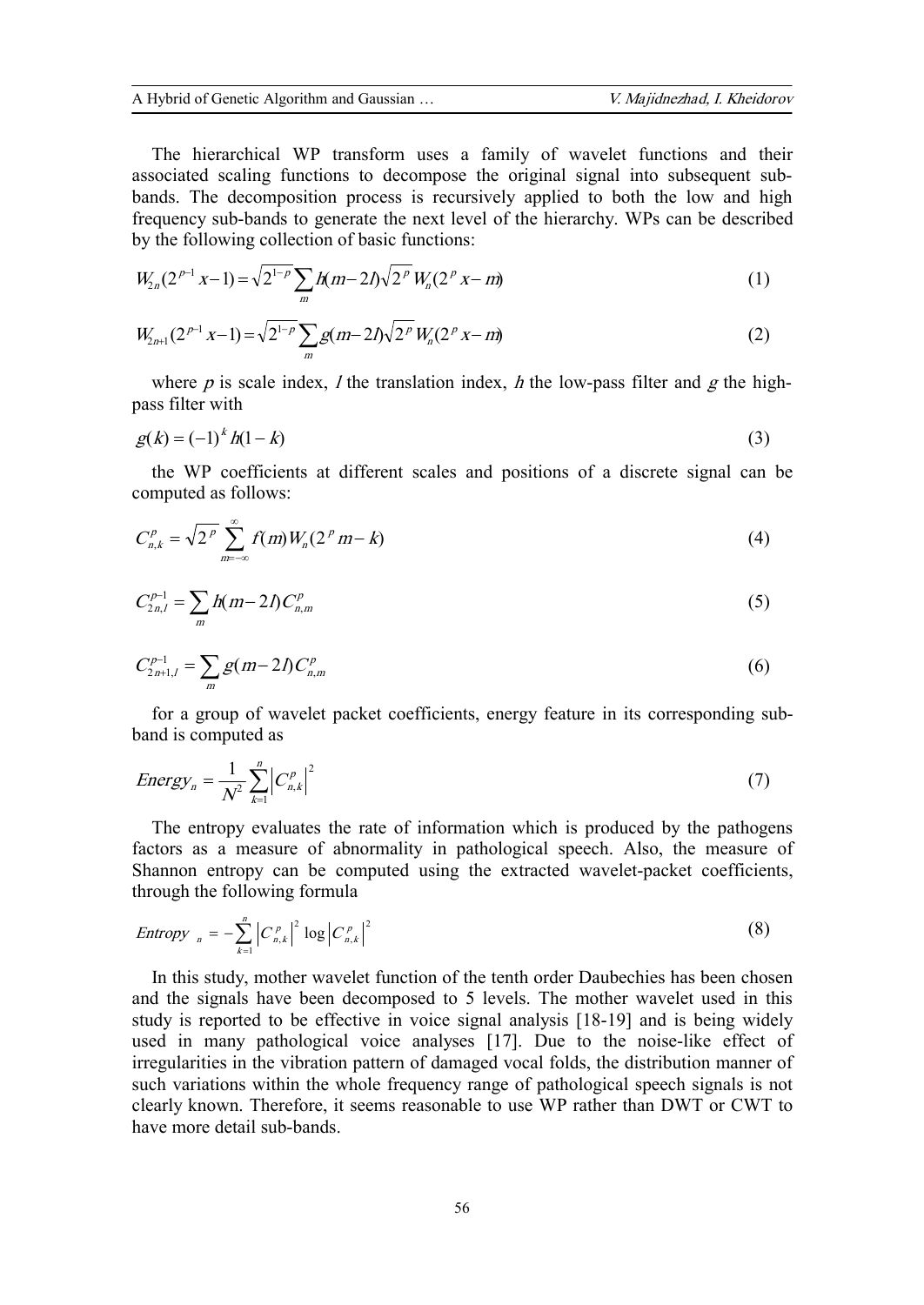#### *2.2 Feature Reduction*

Using every feature for classification process is not good idea and it may be causes to the increasing the rate of misclassification. Therefore, it is better to choose the proper features from the whole features. This process is called as "Feature Reduction". In other words, the goal is to reduce the dimension of the data by finding a small set of important features which can give good classification performance. One way for feature reduction is Principal Component Analysis (PCA) which is used frequently in pervious works such as [10-13]. In this section also a novel approach, the GA-based method, is proposed for the feature reduction stage.

## *2.2.1 Principal Component Analysis*

This method searches a mapping to find the best representation for distribution of data. Therefore, it uses a signal-representation criterion to perform dimension reduction while preserving much of the randomness or variance in the high-dimensional space as possible [20]. The first principal component accounts for as much of the variability in the data as possible, and each succeeding component accounts for as much of the remaining variability as possible. PCA involves the calculation of the eigenvalues decomposition of a data covariance matrix or singular value decomposition of a data matrix, usually after mean centering the data for each attribute. PCA is mathematically defined as an orthogonal linear transformation that transforms the data to a new coordinate system such that the greatest variance by any projection of the data comes to lie on the first coordinate, called the first principal component, the second greatest variance on the second coordinate, and so on. The main limitation of PCA is that it does not consider class separately, since it does not take into account the class label of the feature vectors.

## *2.2.2 GA-Based Feature Reduction*

Genetic Algorithm (GA) is a heuristic optimization method which acts on the basis of evaluation in nature and search for the final solution among a population of potential solutions. It has three basic operations which are selection, mutation and crossover. Recently, it is used widely in optimizations problems such as [21]. As it is mentioned before, the main limitation of PCA is that it does not take into account the class labels and it just focus on the sample's value. In other words, the PCA searches for the features which their sample's value have bigger variance in comparison with others and it does not collaborate with the classifier. So, for overcoming this disadvantage, by using genetic algorithm a GA-based method is proposed which considers the error rate of the classifier in its fitness function and tries to minimize it. For this purpose, a fitness function f is defined which shows the error rate of the GMM classifier for the train set.

$$
f = \sum_{i=1}^{n} |a_i - r_i|
$$
 (9)

The  $a_i$  is the result of classifier and the  $r_i$  is the real class for  $t^h$  speech signal. The *n* is the number of speech files in the "train" dataset. The aim of the GA-based method is to find the subset of features so that they minimize the *f.*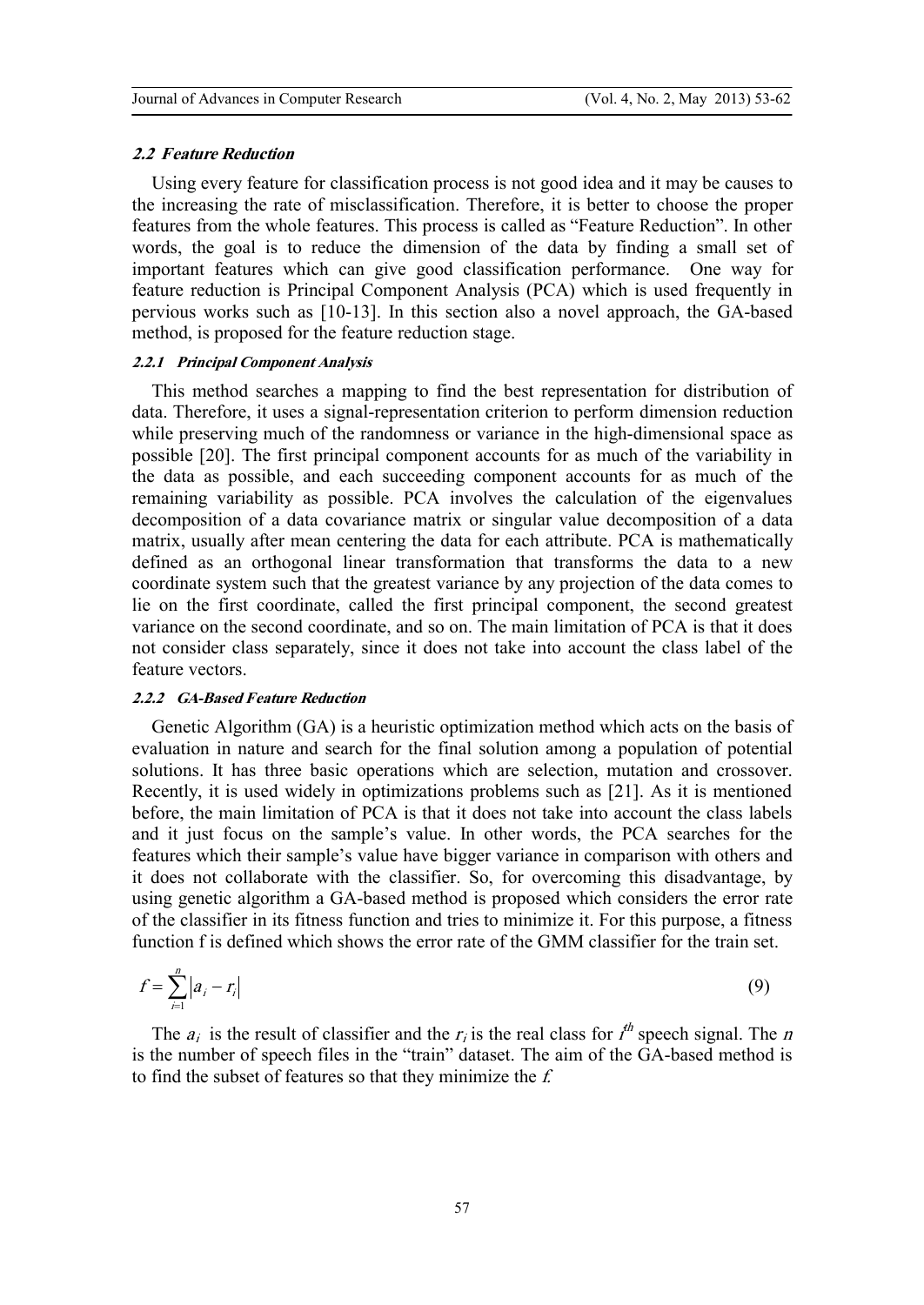#### *2.3 Gaussian Mixture Model*

Let  $x \in R^n$  be a random vector that has an arbitrary distribution. The distribution density of x is modeled as a Gaussian mixture density, a mixture of *Q* component densities, given by [14]

$$
p(\frac{x}{\lambda}) = \sum_{i=1}^{Q} c_i \cdot p_i(x), \sum_{i=1}^{Q} c_i = 1, c_i \ge 0
$$
\n(10)

where ,  $p_i(x)$ ,  $i=1,...,Q$  are the component densities, and  $c_i$ ,  $i=1,...,Q$  are the component weights. Each component density is an n-variate Gaussian function of the form

$$
p_i(x) = \frac{1}{(2\pi)^{n/2} |C_i|^{1/2}} \exp[-\frac{1}{2}(x - \mu_i)^T C_i^{-1}(x - \mu_i)]
$$
\n(11)

with  $\mu_i$ , the *n*<sup>\*</sup>*I* mean vector and *C<sub>i</sub>* the n<sup>\*</sup>n covariance matrix.

The main motive for using the GMM as a representation of the acoustic space is that it has been demonstrated that a linear combination of Gaussian basis functions has a capacity to represent a large class of sample distributions [14]. In this article, two GMMs have been trained for the healthy and pathological speeches. And for each speech in the test set, the probabilities of its generation by the means of each GMM are calculated. Then, the maximum probability specifies the class of that speech.

#### **3. Experiments and Results**

In this section, three experiments have been designed. These experiments are simulated in the Matlab 7.11.0. The whole scheme of the proposed method is illustrated in Fig. 1. 10 folds cross-validation scheme has been adapted to assess the generalization capabilities of the system in our experiments.

#### *3.1 Dataset Description*

The dataset was created by specialists from the Belarusian Republican Center of Speech, Voice and Hearing Pathologies. 75 pathological speeches and 55 healthy speeches have been selected randomly which are related to sustained vowel "a". All the records are wave files in the PCM format.

## *3.2 Results*

In first experiment, the t-test has been applied on each feature and compare p-value for each feature as a measure of how effective it is at separating groups. The result is shown in Fig. 2. There are about 40% of features having p-values close to zero and 55% of features having p-values smaller than 0.05, means that there are about 76 features among the original 139 features which have strong discrimination power. One can sort these features according to their p-values (or the absolute values of the t-statistic) and select some features from the sorted list. However, it is usually difficult to decide how many features are needed unless one has some domain knowledge or the maximum number of features that can be considered has been dictated in advance based on outside constraints.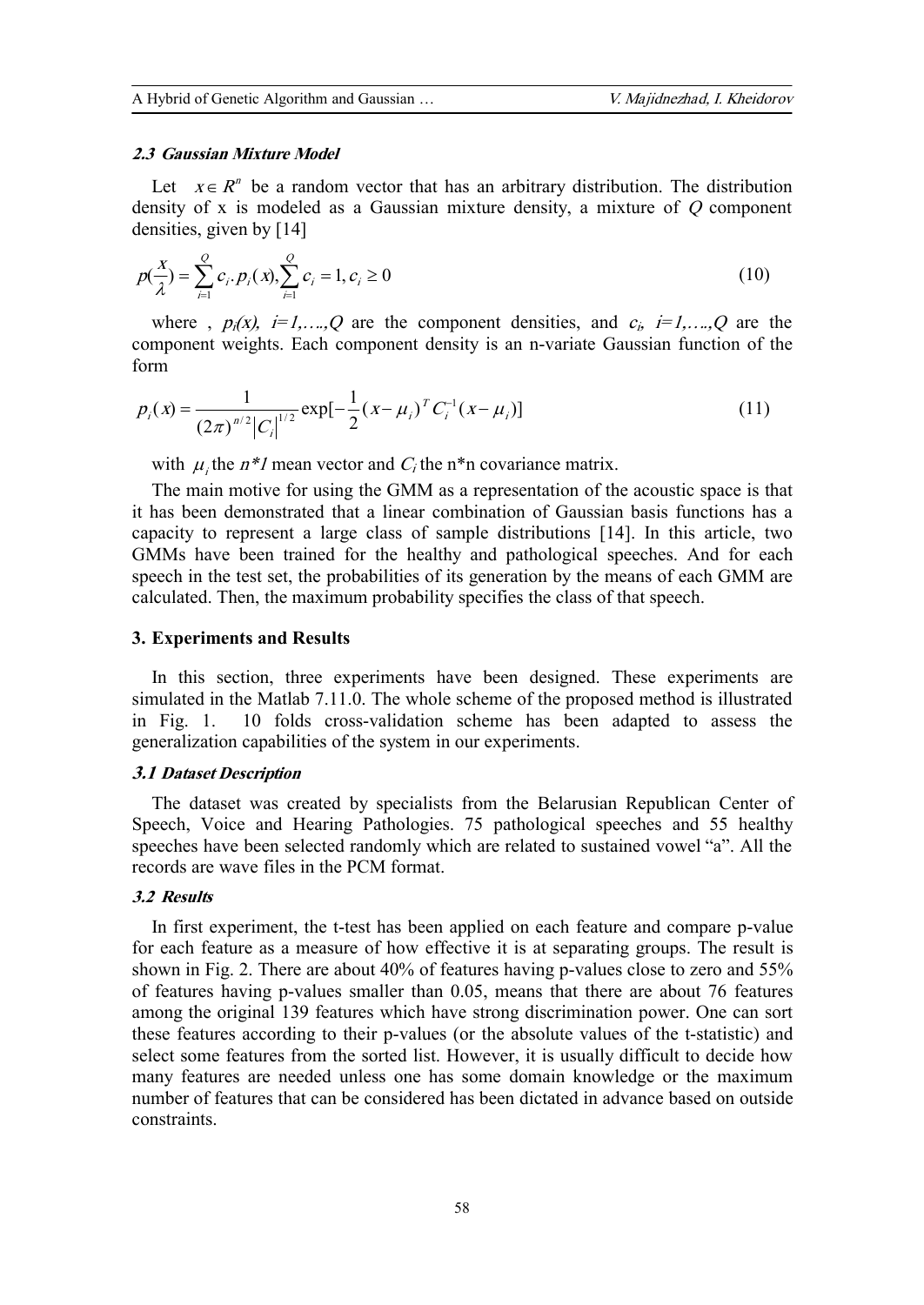One quick way to decide the number of needed features is to plot the MCE (misclassification error, i.e., the number of misclassified observations divided by the number of observations) on the test set as a function of the number of features.

In second experiment, the PCA approach is applied for the feature reduction. Since the total number of our observations is 130, so it is better to use the lower number of features for our classification's purpose. Therefore, the MCE has computed for various features for our classification's purpose. Therefore, the MCE has computed for various numbers of features between 1 and 30. The result is shown in Fig. 3 with circular marks.

In third experiments, the proposed GA-based method is applied for the feature luction. The MCE has computed for various numbers of features between 1 and 30. reduction. The MCE has computed for various numbers of features between The result is shown in Fig. 3 with triangular marks.



*Figure 2. The P-value for features* 



*Figure 3. The obtained MCE by means of th bythe PCA-Based and the GA-Based Method BasedMethods*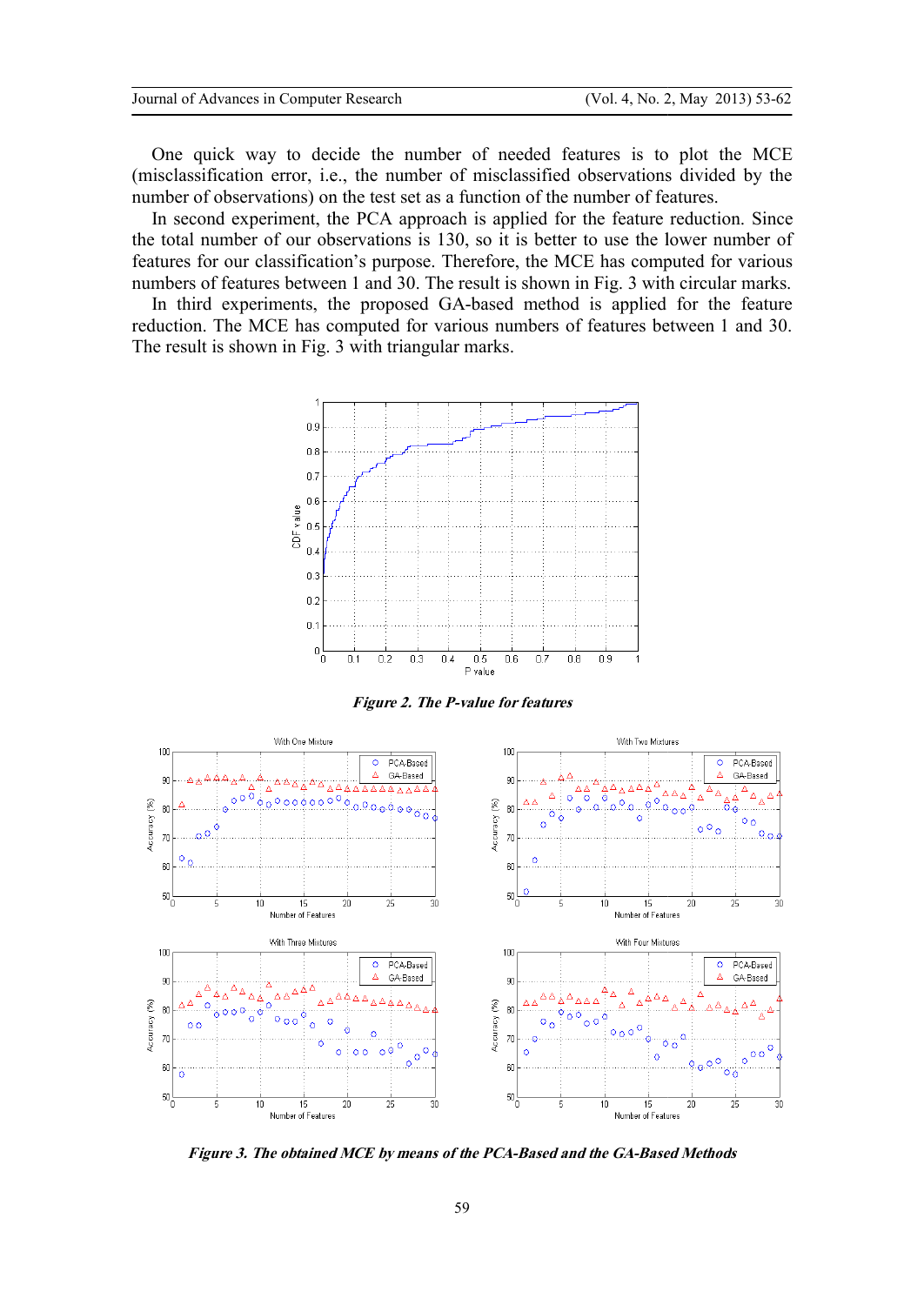As it is obvious in Fig. 3, from the MCE point of view, the performance of the proposed GA-based approach is better than the PCA-based approach. In the best cases, the PCA-based method leads to 84.62% of accuracy with 9 selected features and 1 mixture while the GA-based method leads to 91.54% of accuracy with just 6 selected features and 2 mixtures. The selected features by means of these methods are shown in table 2.

## *3.3 Discussion*

In the first experiment, it is shown that about 45% of initial features (63 features) are not strong for the classification purpose. So, feature reduction phase is necessary and important. Feature reduction algorithms can be roughly grouped into two categories: filter methods and wrapper methods. Filter methods rely on general characteristics of the data to evaluate and to select the feature subsets without involving the chosen learning algorithm. Wrapper methods use the performance of the chosen learning algorithm to evaluate each candidate feature subset. Wrapper methods search for features better fit for the chosen learning algorithm, but they can be significantly slower than filter methods if the learning algorithm takes a long time to run. The concepts of "filters" and "wrappers" are described in [22].

| <b>Feature</b><br><b>Reduction</b><br><b>Method</b>       | <b>The Selected Features</b>                                                                                                                                 | Number of<br><b>Mixtures</b> | <b>Accuracy</b><br>(%) |
|-----------------------------------------------------------|--------------------------------------------------------------------------------------------------------------------------------------------------------------|------------------------------|------------------------|
| The Proposed<br>GA-Based<br>(feature vector<br>$length=6$ | The 1st and 5th coefficient of MFCCs.<br>Energy at the 60th node of WP Tree.<br>Entropy at the 17th, 52nd and 60th<br>nodes of WP Tree.                      | 2                            | 91.54                  |
| PCA-Based<br>(feature vector<br>$length=9$                | The 1st coefficient of MFCCs.<br>Energy at the 9th, 17th, 33rd and 35th<br>nodes of WP Tree.<br>Entropy at the 8th, 16th, 17th and 32nd<br>nodes of WP Tree. |                              | 84.62                  |

*Table 2. The selected features for the construction of feature vector* 

In this article, the GA-based method for the feature reduction stage has been proposed which belongs to the wrapper methods. On the other side, the Principal Component Analysis (PCA) as the one of famous filter methods has been used. Also this method is used frequently in pervious works such as [10-13].

In the experiments 2 and 3, the performances of the proposed method as a wrapper method and the PCA-based method as a filter method have been compared. In the Fig. 3, it is clear that the GA-based method has better performance in comparison with the PCA-based method. This better performance is due to take into consideration of the accuracy of GMM classifier in the feature reduction phase. In other words, the GAbased method tries to reduce the initial feature vector with the aim of increasing the GMM classifier accuracy. But the PCA-based method just focuses on the data without any attention on the classifier accuracy.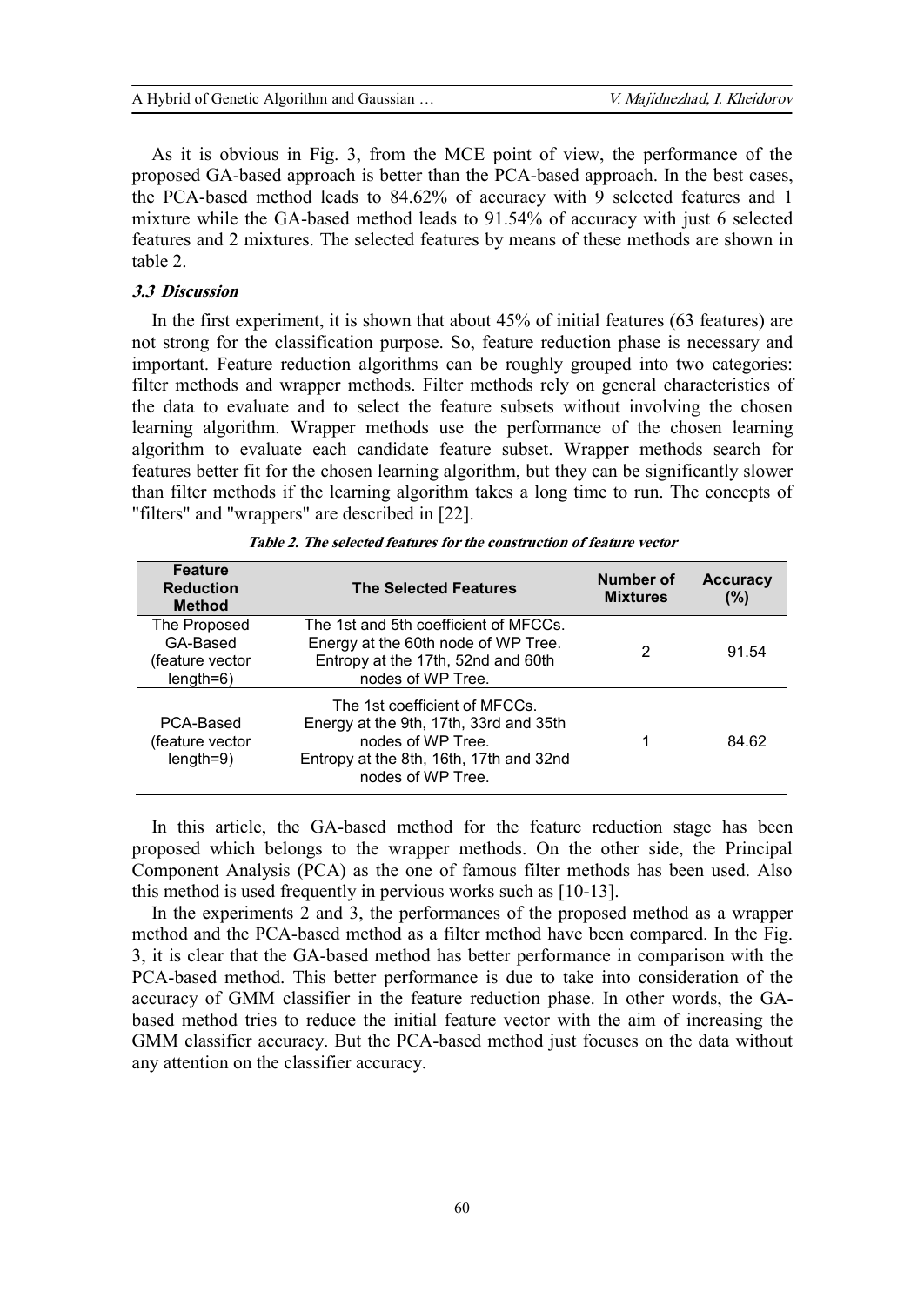## **4. Conclusion**

In this article, it is shown that features based on wavelet transformation have potential for detection of vocal fold pathology. So, in the proposed scheme, Mel-Frequency-Cepstral-Coefficients (MFCC) along with the wavelet packet decomposition are used for the feature extraction phase.

Also a novel approach, GA-based method, for the feature reduction phase in the vocal fold pathology diagnosis is proposed. Three experiments are designed to investigate the efficiency of the proposed method. The results of experiments show the priority of the GA-based method in comparison with the conventional PCA-based method.

In this article, the GMM is used as the classifier. One of the main advantages of GMM is its ability to classify results correctly even when classes are similar. This methodology requires a shorter time for training than other approaches such multilayer perceptron (MLP) or learning vector quantization (LVQ). Furthermore, the GMM approach displays comparable accuracy with respect to LVQ or MLP.

Although it may be possible to try to build a complete multiclass classification system with a hierarchy of GMM so that detection of different type of pathological speech will be possible. For this propose, it is suggested to do further researches on more sophisticated feature extraction phase.

#### **5. Acknowledgements**

This work was supported by the speech laboratory of the United Institute of Informatics Problems of NASB in Belarus. The authors wish to thank the Belarusian Republican Center of Speech, Voice and Hearing Pathologies by its support in the speech database.

### **6. References**

- [1] J.B. Alonso, J.D. Leon, I. Alonso and M.A. Ferrer. *"Automatic Detection of Pathologies in the Voice by HOS Based Parameters"*. EURASIP Journal on Applied Signal Processing, 2001(4): 275-284, 2001.
- [2] L.G. Ceballos, J. Hansen and J. Kaiser. *"<sup>A</sup> Non-Linear Based Speech Feature Analysis Method with Application to Vocal Fold Pathology Assessment"*. IEEE Trans. Biomedical Engineering, 45(3): 300-313, 2005.
- [3] L.G. Ceballos, J. Hansen and J. Kaiser. *"Vocal Fold Pathology Assessment Using AM Autocorrelation Analysis of the Teager Energy Operator"*. ICSLP-1996 Proc., pp: 757-760, 1996.
- [4] C. Adnene, and B. Lamia. *"Analysis of Pathological Voices by Speech Processing. Signal Processing and Its Applications"*, 2003 Proc., 1(1): 365-367, 2003.
- [5] C. Manfredi. *"Adaptive Noise Energy Estimation in Pathological Speech Signals"*. IEEE Trans. Biomedical Engineering, 47(11): 1538-1543, 2000.
- [6] J.I.G. Llorente and P.G. Vilda. *"Automatic Detection of Voice Impairments by Means of Short-Term Cepstral Parameters and Neural Network Based Detectors"*. IEEE Trans. Biomedical Engineering, 51(2): 380-384, 2004.
- [7] M.D.O. Rosa, J.C. Pereira and M. Grellet. *"Adaptive Estimation of Residue Signal for Voice Pathology Diagnosis"*. IEEE Trans. Biomedical Engineering, 47(1): 96-104, 2000.
- [8] V. Majidnezhad and I. Kheidorov. *"<sup>A</sup> Novel Method for Feature Extraction in Vocal Fold Pathology Diagnosis"*. Proceeding of the 3rd International Conference on Wireless Mobile Communication and Healthcare, LNICST 61, pp: 96-105, 2013.